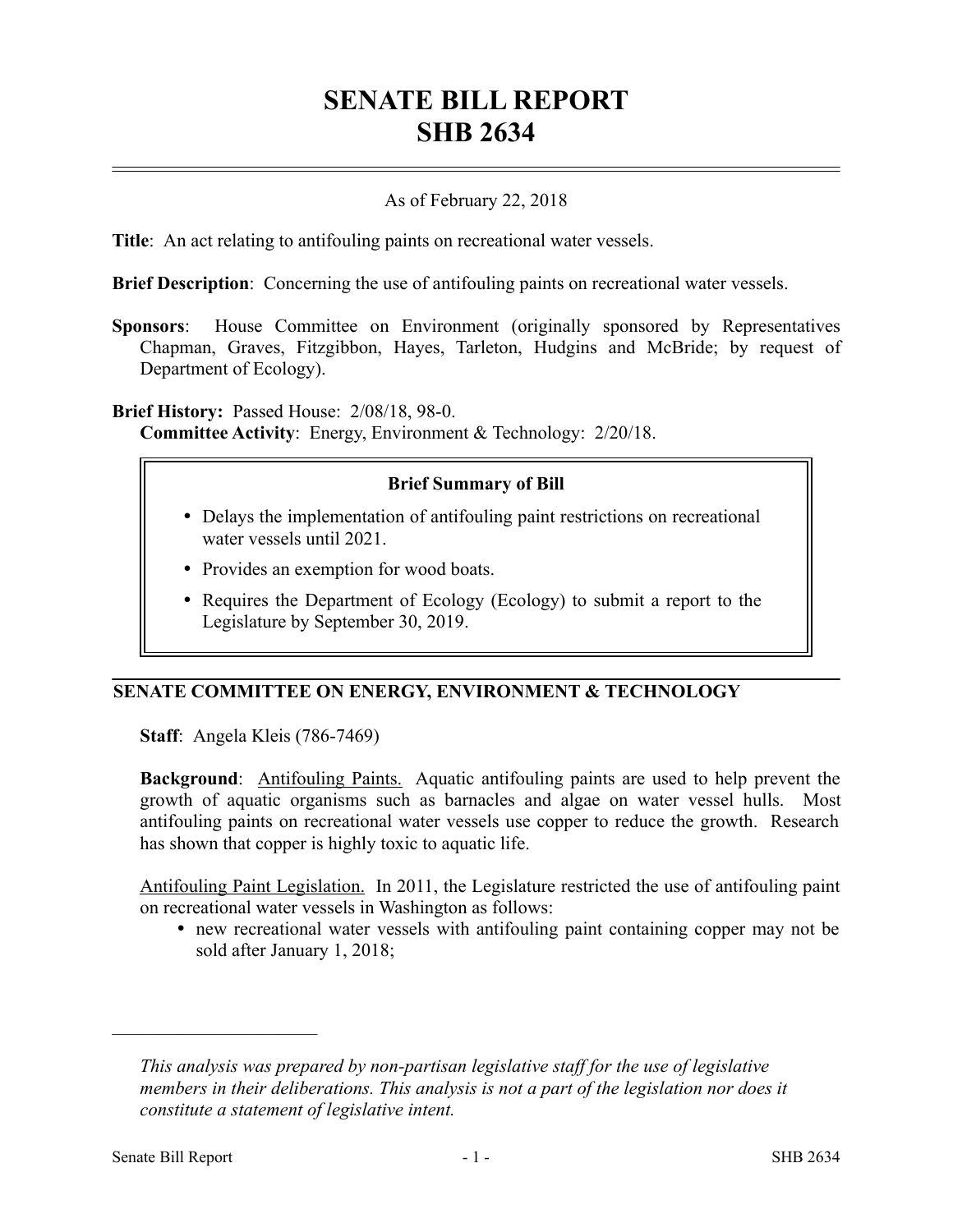- antifouling paint that is intended for use on a recreational water vessel and contains more than 0.5 percent copper may not be offered for sale beginning January 1, 2020; and
- antifouling paint containing more than 0.5 percent copper may not be applied to a recreational water vessel beginning January 1, 2020.

Ecology was required to survey the types of antifouling paints sold in Washington, study how antifouling paints affect marine life and water quality, and report its findings to the Legislature by December 31, 2017.

2017 Report Recommendations. According to Ecology's 2017 Report to the Legislature on Non-Copper Antifouling Paints for Recreational Vessels in Washington, the current data is not sufficient to show that non-copper antifouling paints are less harmful to marine environments than antifouling paints that contain copper. Due to the lack of available data, Ecology recommended delaying the restrictions on antifouling paints containing copper to allow for further study.

**Summary of Bill**: The implementation of antifouling paint restrictions on recreational water vessels is delayed until 2021.

Wood boats are exempt from the antifouling paint restrictions. Wood boat means a recreational water vessel with an external hull surface entirely constructed of wood planks or sheets.

Ecology must submit a report to the Legislature by September 30, 2019, that includes the following:

- environmental impacts of antifouling paints and their ingredients;
- safer alternatives to antifouling paints or ingredients found in antifouling paints; and
- recommendations as to whether changes to the existing regulation of antifouling paints is needed.

The report may include information about the advantages and disadvantages of using leaching rates as a regulatory standard and recommendations regarding the adoption of a leach rate standard.

In developing the report and recommendations, Ecology must:

- review risk assessments, scientific studies, and other relevant analyses;
- conduct performance testing, modeling, alternative assessments, and other related scientific studies; and
- consider any applicable data or other scientific information about the sources of copper in Washington's marinas, including available information related to upland sources of copper.

**Appropriation**: None.

**Fiscal Note**: Available.

**Creates Committee/Commission/Task Force that includes Legislative members**: No.